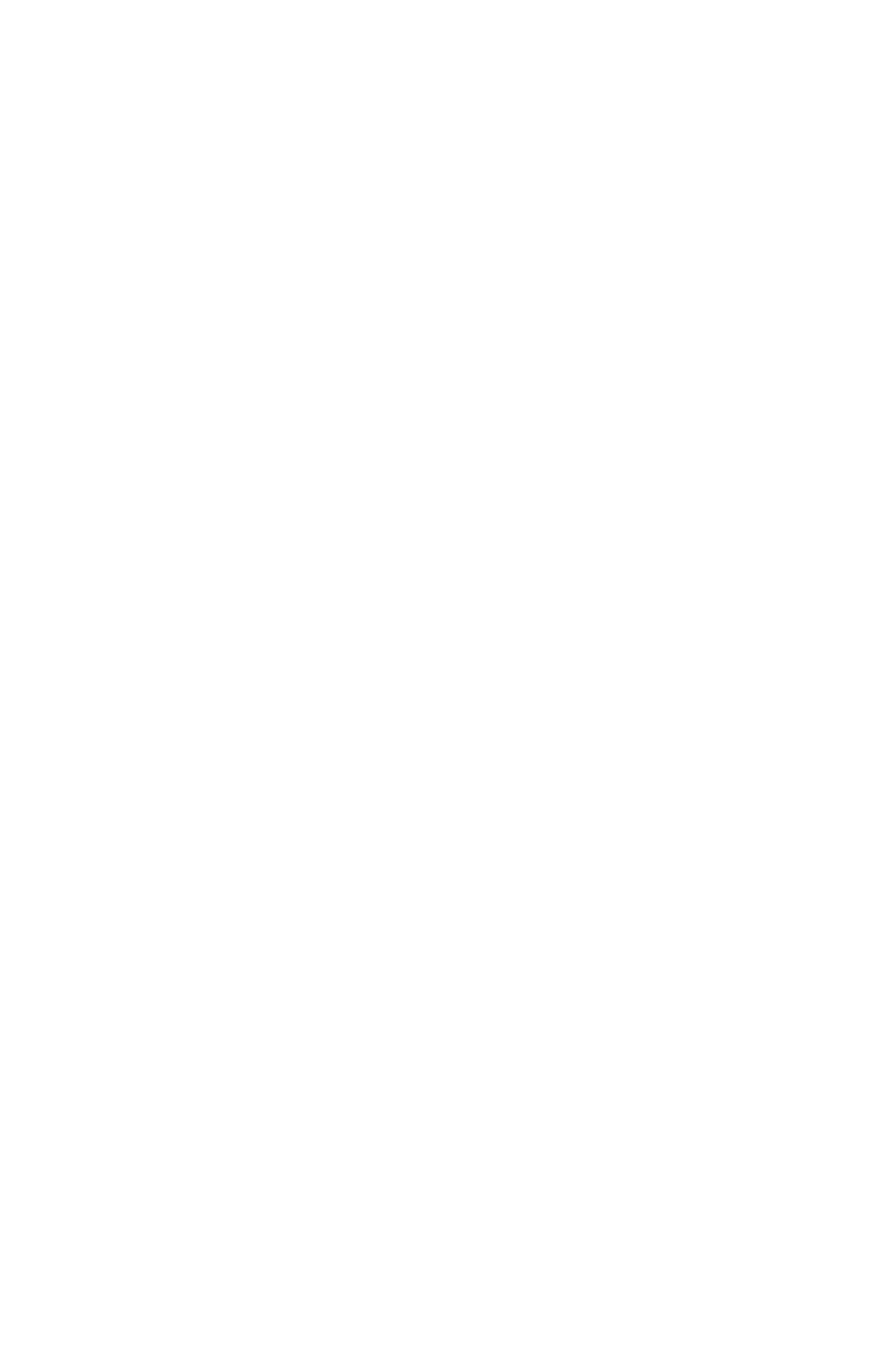# TABLE OF CONTENTS

| Stand-alone Code (default 123456)  4              |  |
|---------------------------------------------------|--|
|                                                   |  |
|                                                   |  |
| THINGS YOU SHOULD KNOW  6                         |  |
| When Accessing your APR3-ADM2  6                  |  |
|                                                   |  |
| When Activating or Deactivating an Output 7       |  |
| When Entering Your Stand-alone Code  8            |  |
|                                                   |  |
| TELEPHONE PUSH BUTTON FEATURES  8                 |  |
|                                                   |  |
|                                                   |  |
| Activate/Deactivate APR3-ADM2 Output - [#] [0]  9 |  |
|                                                   |  |
|                                                   |  |
| APR3-ADM2 EXAMPLE  10                             |  |

#### **COMPATIBILITY**

|  |  |  |  | Spectra 1728, 1738, 1759MG |
|--|--|--|--|----------------------------|
|--|--|--|--|----------------------------|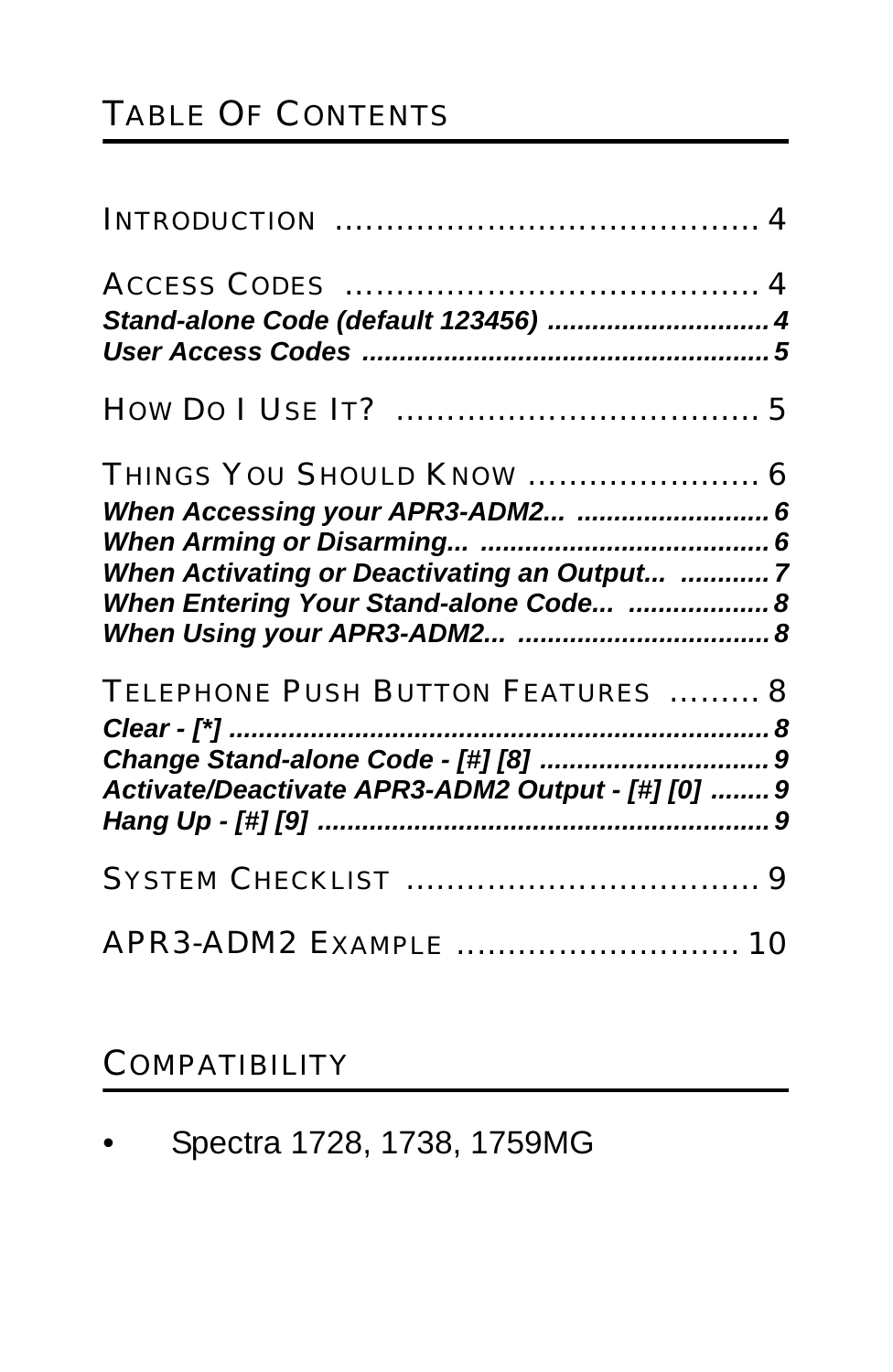Congratulations for choosing the Paradox Voice-Assisted Arm/Disarm Module. The APR3- ADM2 turns any touch-tone telephone into a keypad. With the APR3-ADM2, you can now arm or disarm your Spectra security system as well as activate or deactivate your APR3- ADM2's programmable outputs (PGMs) all from your telephone. Using detailed voice prompts to guide your way, the APR3-ADM2 is as simple as picking up your telephone.

# ACCESS CODES

The APR3-ADM2 uses two types of access codes to allow access to your security system, the stand-alone code and the user access codes.

#### *Stand-alone Code (default 123456)*

The stand-alone code is the code that logs you on to the APR3-ADM2. This code does not give you access to your security system. To do so, you must then enter your user access code. Ask your installer whether your stand-alone code is 4-digits or 6-digits in length.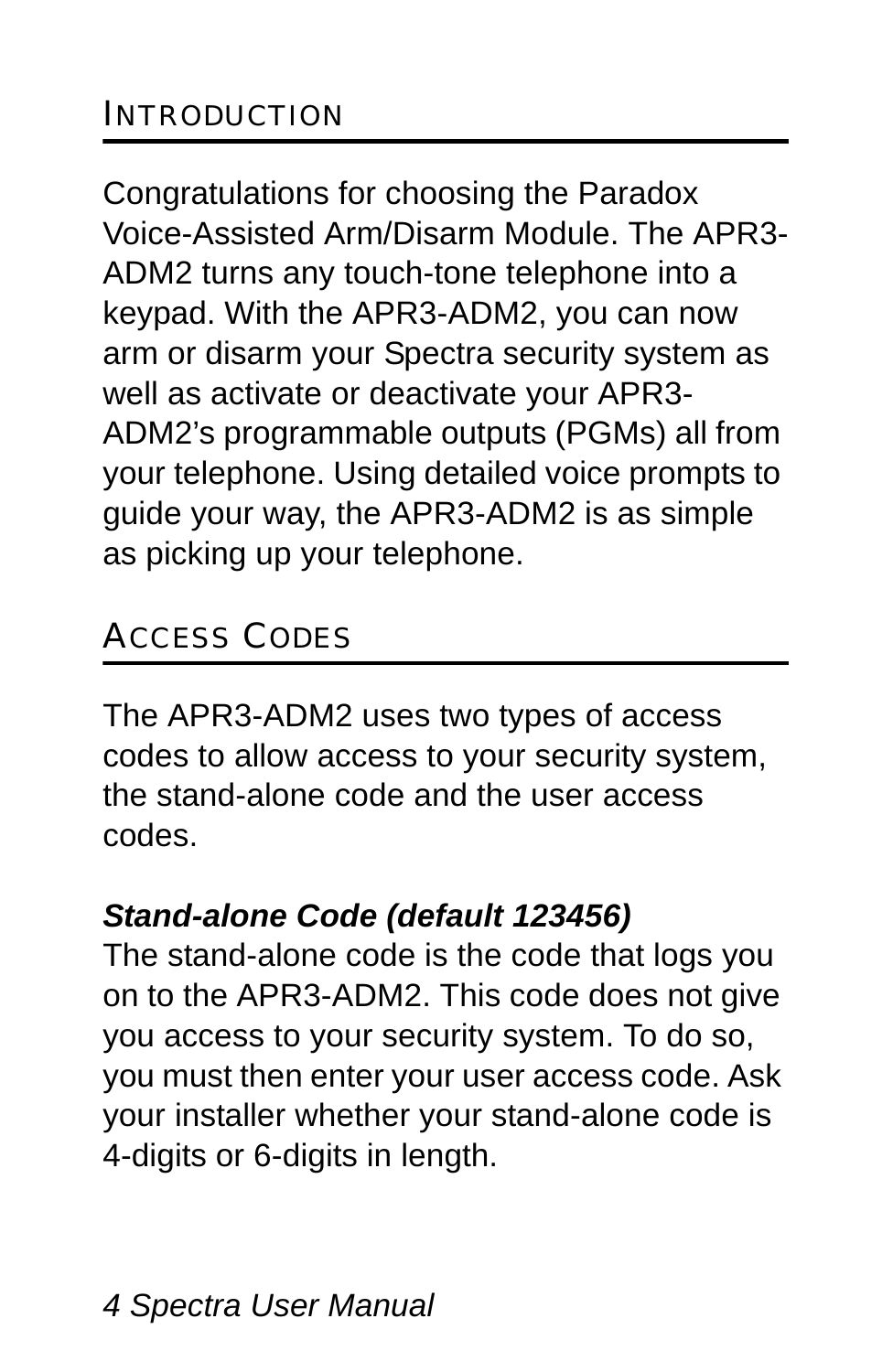### *User Access Codes*

The APR3-ADM2 uses your user access code to grant you access to your security system. The user access code you would enter into your security system keypad is the same user access code you will use to enter on your telephone.

#### HOW DO I USE IT?

- STEP 1: Pick up your telephone and dial your telephone number (the telephone number of the line to which your APR3-ADM2 is connected). *The APR3-ADM2 asks you to enter your stand-alone code.*
- STEP 2: Enter your stand-alone code (default **123456**).
- STEP 3: After the voice prompt, enter your user access code.
- STEP 4: If your security system has not been partitioned, proceed to STEP 5. If your security system has been partitioned, keys **[1]** and **[2]** from your telephone represent partitions 1 and 2 just like your keypad. To arm or disarm your security system, press the desired partitions's number on your telephone.

*InTouch 5*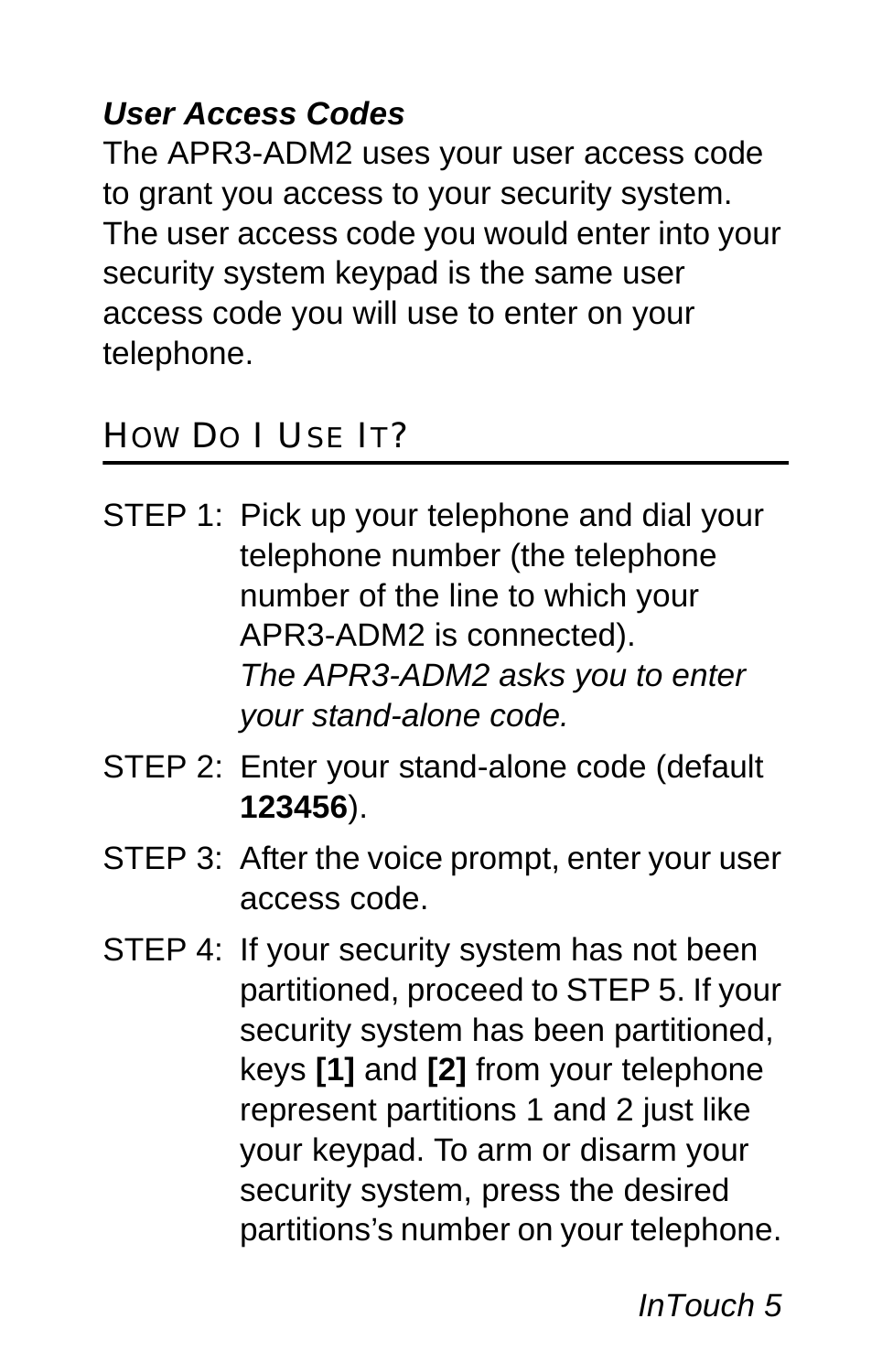This will toggle the partition between armed to disarmed. Refer to Example 1 on [page 10](#page-9-0).

- STEP 5: To activate or deactivate the APR3- ADM2's output, press the **[#]** key and then the **[0]** key. Refer to Example 1 on [page 10](#page-9-0).
- STEP 6: To change your stand-alone code, press the **[#]** key and then the **[8]** key. After the voice prompt, enter your new stand-alone code. Then enter the same code again so that the APR3- ADM2 can verify your new code. The APR3-ADM2 will confirm the new stand-alone code with a "Code changed" prompt.

# THINGS YOU SHOULD KNOW

### *When Accessing your APR3-ADM2...*

• To access a system that is connected to an answering machine or service, call the APR3-ADM2, hang-up, wait 10 seconds and then call the APR3-ADM2 again.

# *When Arming or Disarming...*

• You will only be able to arm or disarm areas that your User code has access to.

*6 Spectra User Manual*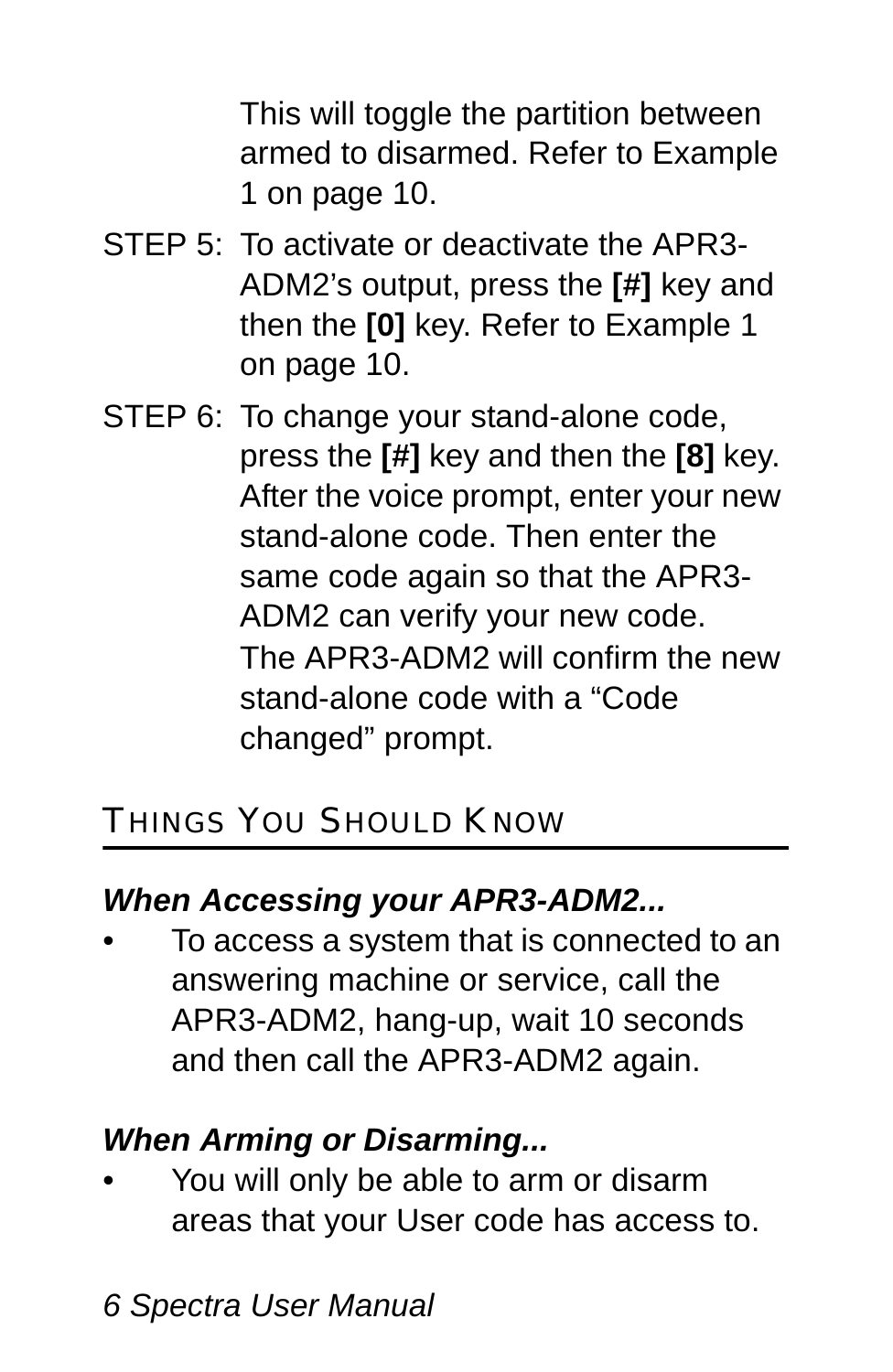- If your security system is partitioned, once you have performed an action to a partition, you will not be able to perform another action to the same partition until you exit and re-enter your user access code.
- If your security system has not been partitioned, once you enter your user access code, the arming state of the system will automatically be changed and no partition options will be prompted.
- If your security system has been partitioned, but your user access code only has access to one partition, when you enter your user access code, the APR3- ADM2 will automatically change the arming state of the partition you have access to.

#### *When Activating or Deactivating an Output...*

- Your APR3-ADM2's output can be used to turn on lights, open or close a garage door and much more. Ask your installer about this useful feature.
- If the APR3-ADM2's output is not enabled, you will not be able to activate or deactivate the output.
- Your installer can program the output to either deactivate manually or follow a timer. If programmed to be deactivated manually,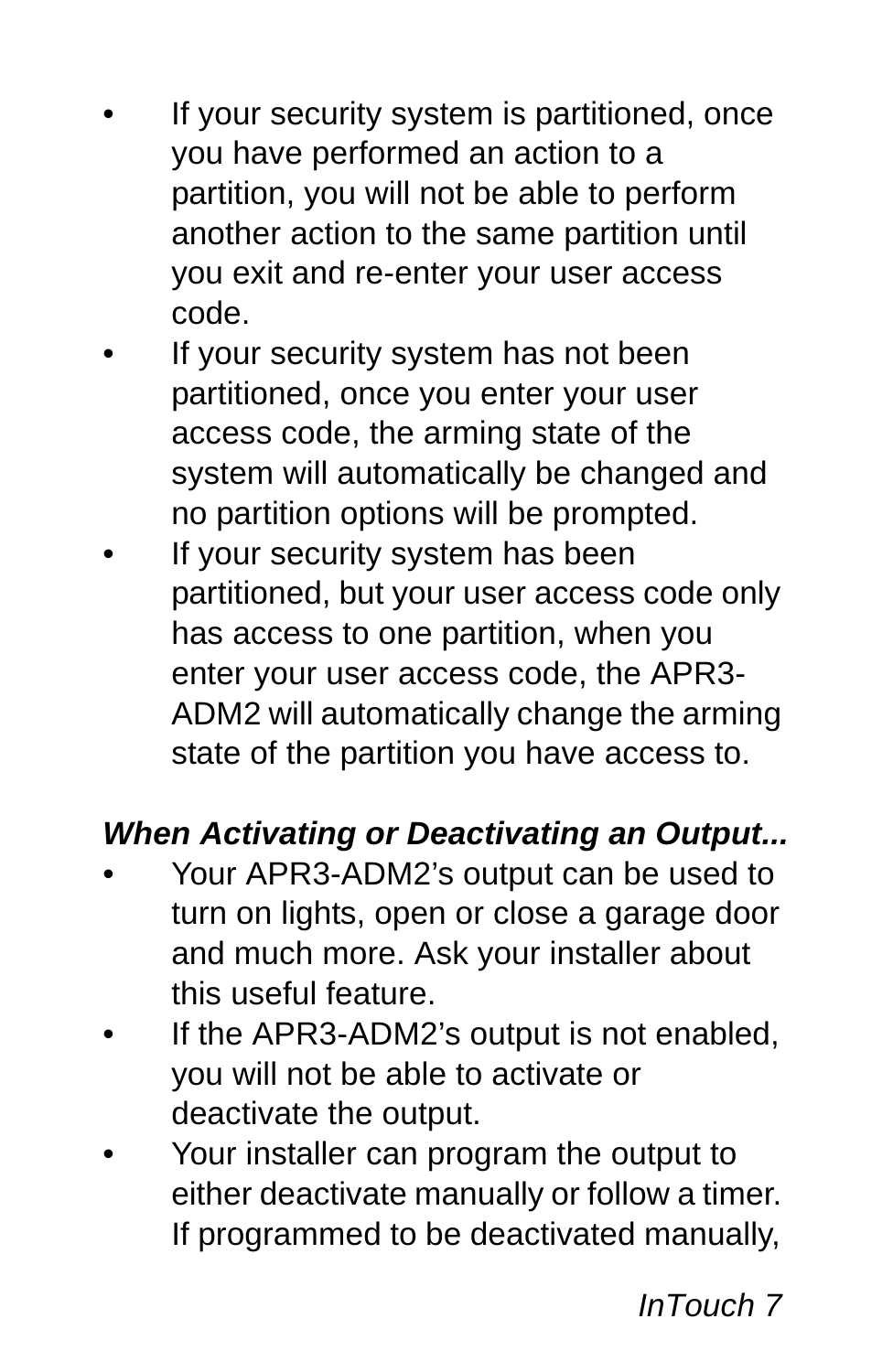the output will remain activated until you deactivate it. If programmed to follow a timer, the output will deactivate after the timer has elapsed.

### *When Entering Your Stand-alone Code...*

If the stand-alone code is entered incorrectly after 3 consecutive attempts, the APR3-ADM2 will immediately hang up.

#### *When Using your APR3-ADM2...*

- In some cases, your telephone's tone may not be powerful enough to interrupt the APR3-ADM2's voice prompt. If this is the case, simply wait for the APR3-ADM2's voice prompt to finish before entering your action.
- If your security system and APR3-ADM2 share the same telephone number, you may be interrupted at times when using your APR3-ADM2.

### TELEPHONE PUSH BUTTON FEATURES

#### *Clear - [\*]*

If you have made an error, press the **[\*]** key on your telephone to clear the error and then reenter the information.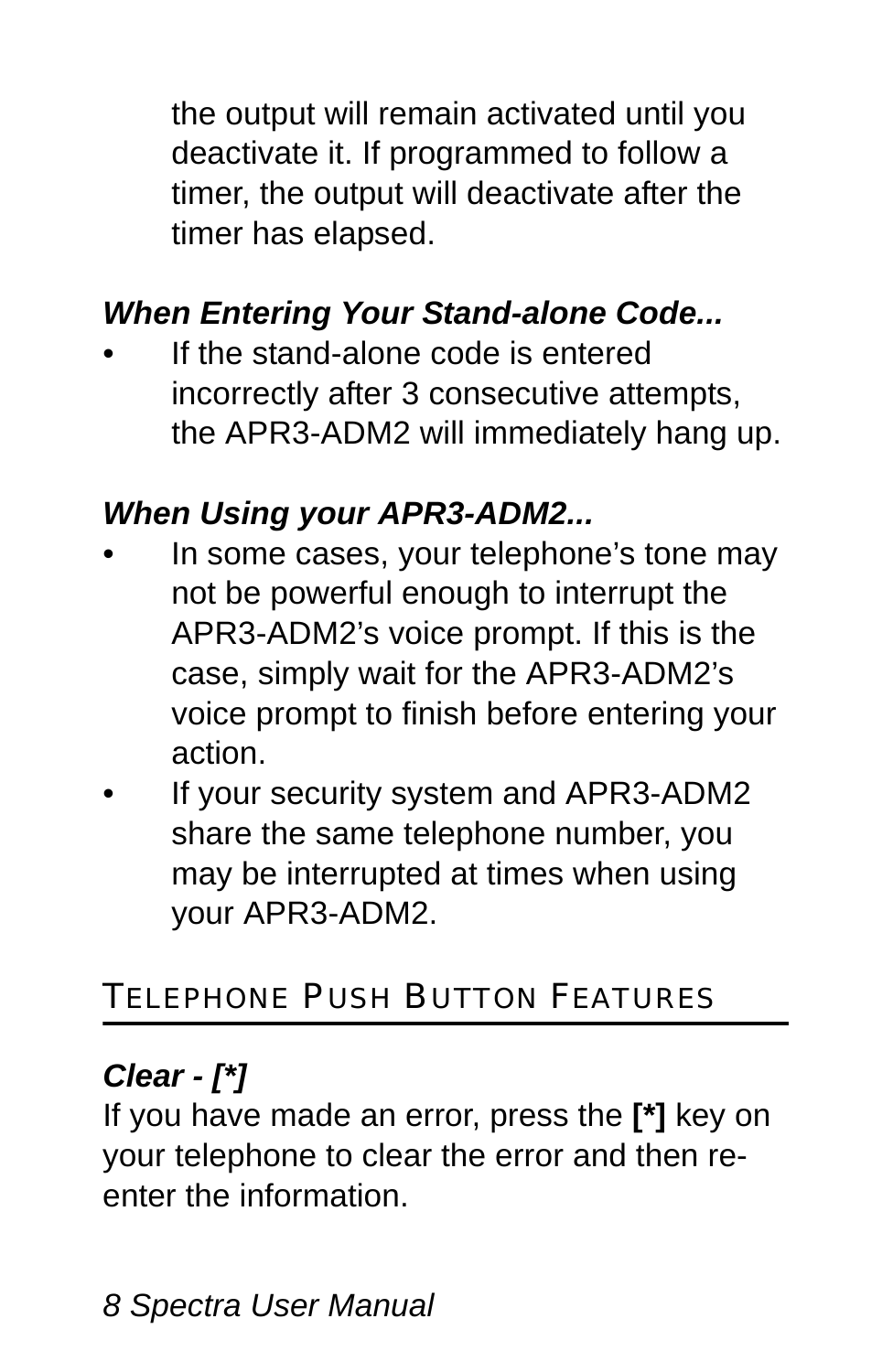*Change Stand-alone Code - [#] [8]* To change the stand-alone code (default **123456**), press the **[#]** key and then press the **[8]** key from your telephone. After the voice prompt, enter your new stand-alone code. Then enter the same code again so that the InTouch can verify your new code.

# *Activate/Deactivate APR3-ADM2 Output - [#] [0]*

To activate or deactivate the APR3-ADM2's output, press the **[#]** key and then the **[0]** key from your telephone.

# *Hang Up - [#] [9]*

When you wish to hang up, press the **[#]** key and then the **[9]** key to immediately hang up. The APR3-ADM2 will confirm the hang up with *"Good-bye"*.



*If the Hang Up feature is not used and if no action is performed after 2 minutes, the APR3-ADM2 will hang up automatically.*

# SYSTEM CHECKLIST

Telephone Number:

Stand-alone Code:  $\Box$  6-digits  $\Box$  4-digits

*InTouch 9*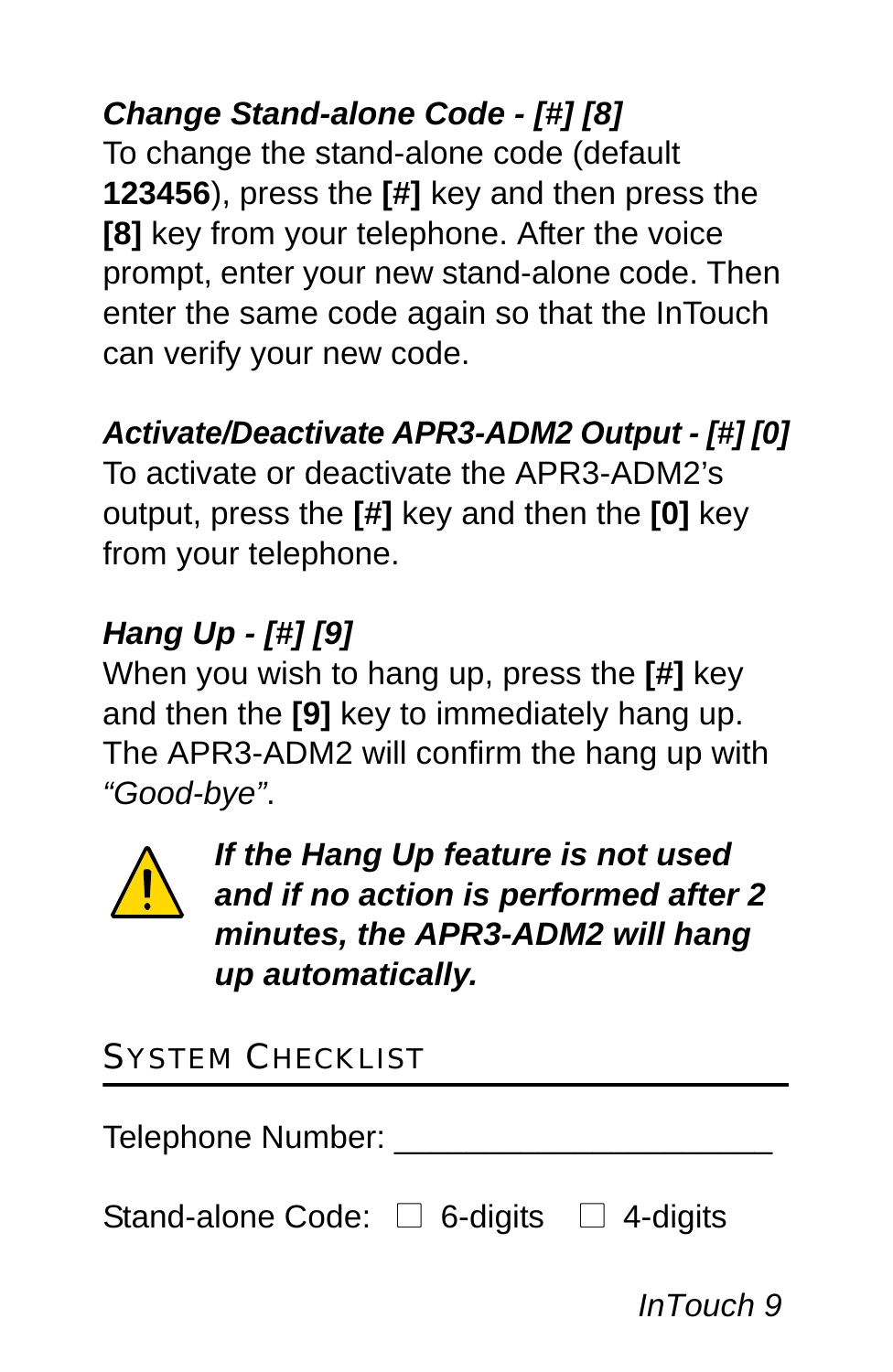| Output Activates: |                                                         |  |  |  |
|-------------------|---------------------------------------------------------|--|--|--|
|                   | Output follows: □ Output Timer<br>□ Manual Deactivation |  |  |  |
|                   | Output Timer Length: $\square$ sec. or $\square$ min.   |  |  |  |

Call, hang-up, and then call back within \_\_ secs.

# of rings before the APR3-ADM2 answers:



*An area and a partition are two words to describe the same thing. Your Spectra's partitions are called areas by the APR3- ADM2.*

# APR3-ADM2 EXAMPLE

# <span id="page-9-0"></span>**Example 1: Using the APR3-ADM2**

Nelson has a Spectra security system and an APR3-ADM2 hooked up at home. His security system has two partitions. Both partitions are presently armed and the APR3-ADM2's output (which is hooked up to his garage door opener) is deactivated. Nelson is on his way home and wishes to disarm both partitions and open his garage door. Nelson performs the following action: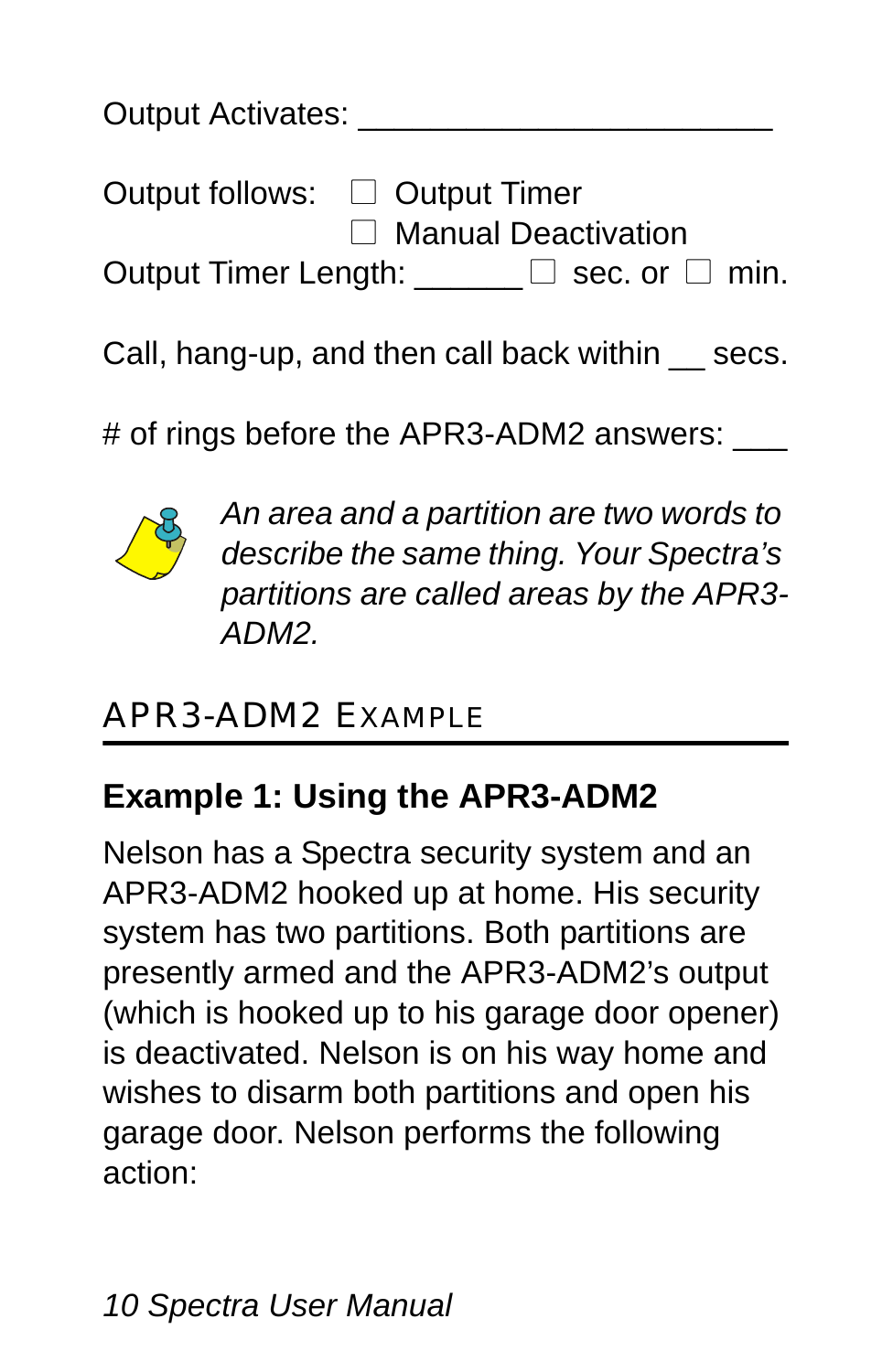

Nelson first dials the telephone number of the line to which the APR3-ADM2 is connected.



When the APR3-ADM2 picks up, it will prompt Nelson with the following: *"Enter your stand-alone code."*



Nelson enters his stand-alone code.



The APR3-ADM2 then prompts Nelson with the following: *"Area 1 armed" "Area 2 armed" "Output is deactivated" "Please enter your code."*



Nelson enters his user access code.



The APR3-ADM2 then prompts Nelson with the following: *"Area 1 armed" "Area 2 armed" "Output is deactivated" "To change, enter area number 1" "Area number 2"*

*InTouch 11*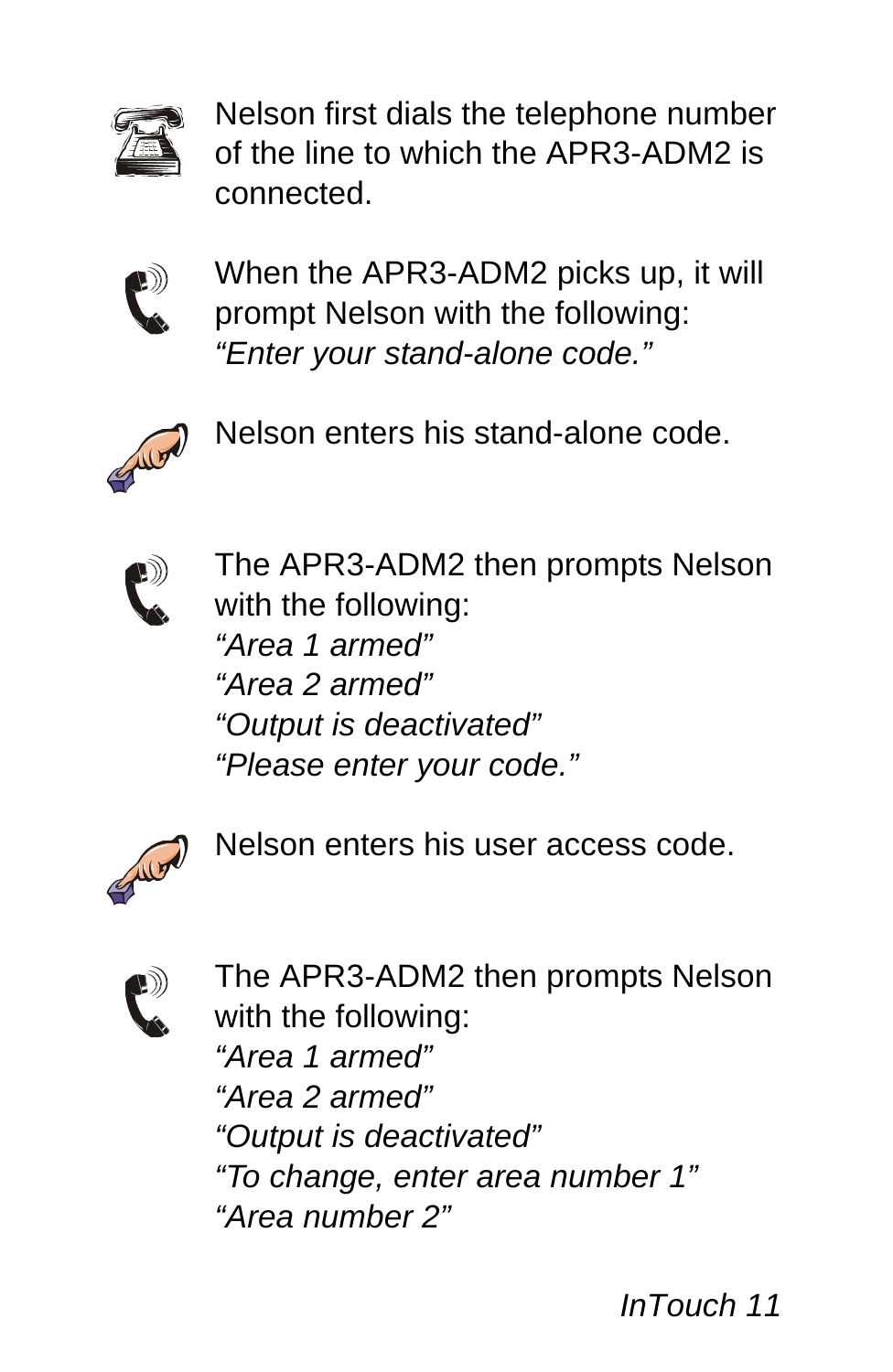

Nelson presses the **[1]** key on his telephone to disarm partition 1.



The APR3-ADM2 then prompts Nelson with the following: *"Area 1 disarmed" "Area 2 armed" "Output is deactivated" "To change, enter area number 2"*



Nelson presses the **[2]** key on his telephone to disarm partition 2.



The APR3-ADM2 then prompts Nelson with the following: *"Area 1 disarmed" "Area 2 disarmed" "Output is deactivated" "Please enter your code"*



Nelson then presses the **[#]** key and then the **[0]** key on his telephone to activate the output connected to the garage door.



The APR3-ADM2 then prompts Nelson with the following: *"Output is activated"*

*12 Spectra User Manual*